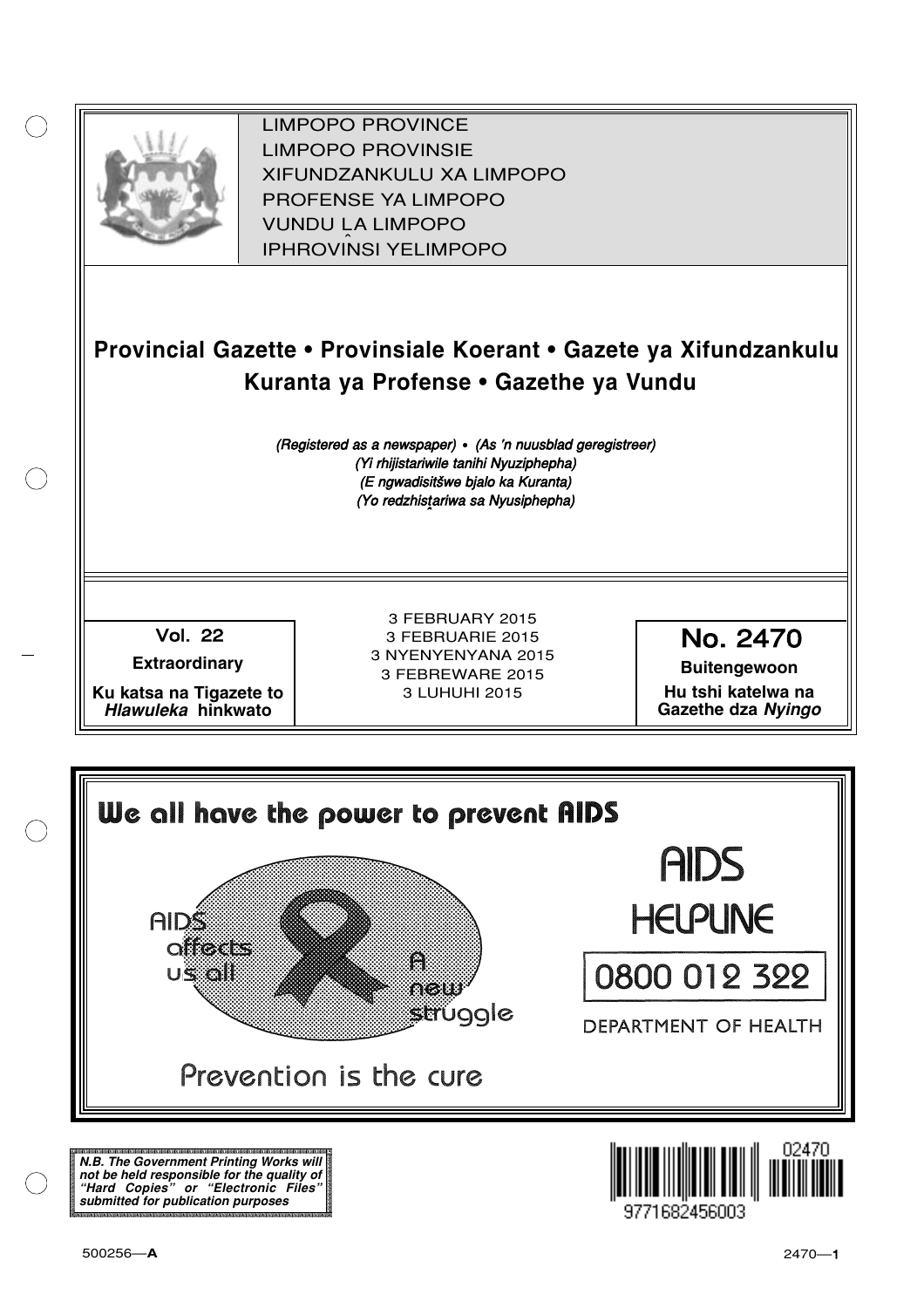#### **IMPORTANT NOTICE**

**The Government Printing Works will not be held responsible for faxed documents not received due to errors on the fax machine or faxes received which are unclear or incomplete. Please be advised that an "OK" slip, received from a fax machine, will not be accepted as proof that documents were received by the GPW for printing. If documents are faxed to the GPW it will be the sender's responsibility to phone and confirm that the documents were received in good order.**

**Furthermore the Government Printing Works will also not be held responsible for cancellations and amendments which have not been done on original documents received from clients.**

|     | <b>CONTENTS • INHOUD</b> |             |                |
|-----|--------------------------|-------------|----------------|
| No. |                          | Page<br>No. | Gazette<br>No. |
|     | <b>GENERAL NOTICE</b>    |             |                |
| 19  |                          |             | 2470           |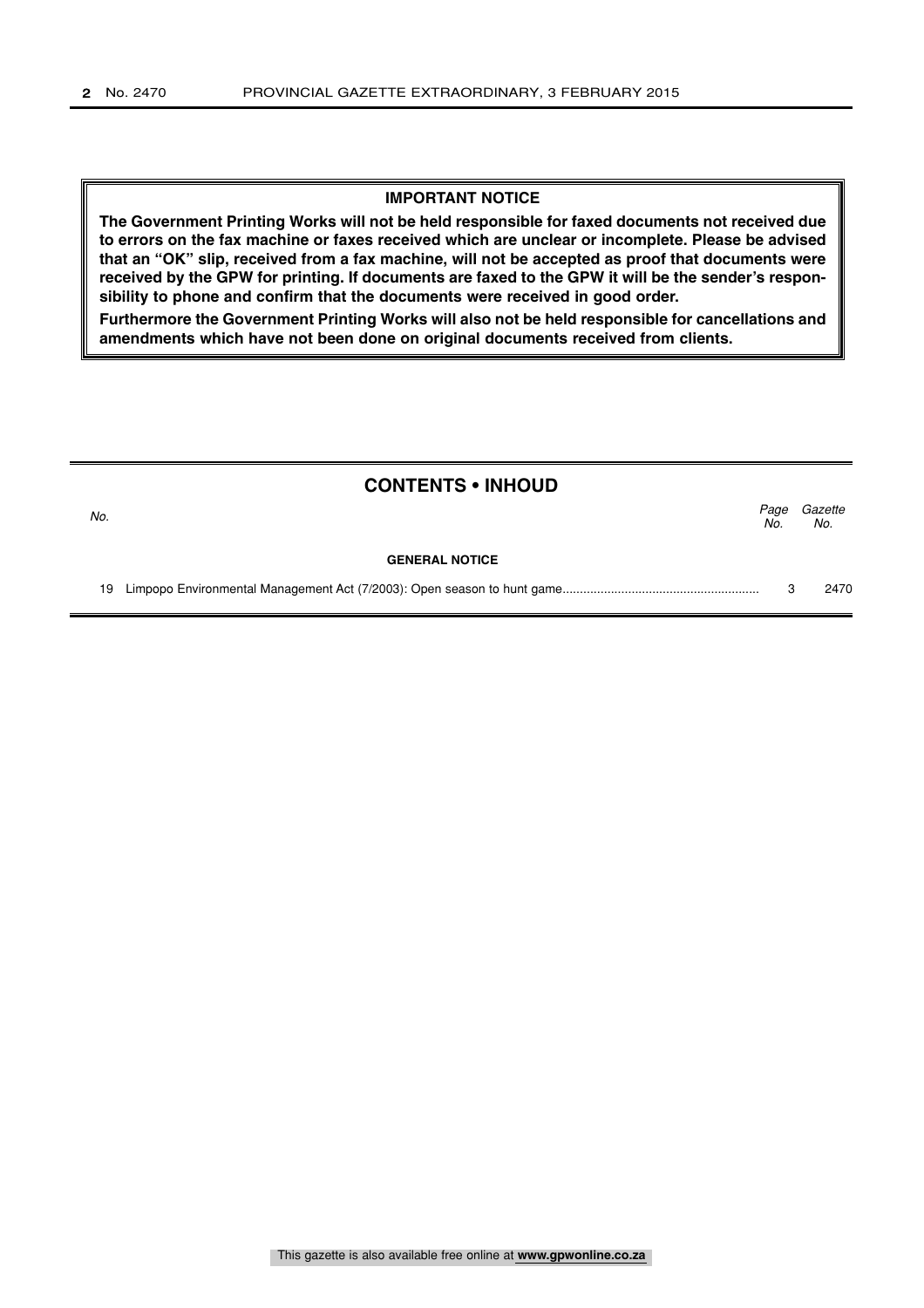## GENERAL NOTICE

## **GENERAL NOTICE 19 OF 2015**

#### DEPARTMENT OF ECONOMIC DEVELOPMENT, ENVIRONMENT & TOURISM

OPEN SEASON TO HUNT GAME: SECTION 32 (1) OF THE LIMPOPO ENVIRONMENTAL MANAGEMENT ACT, 2003 (ACT No. 7 OF 2003)

Under Section 32 (1) of the Limpopo Environmental Management Act 2003 (Act No. 7 of 2003),

I Seaparo Sekoati, Member of the Executive Council, hereby declare as follows:

That the periods mentioned in the first column in the Schedule hereto shall be open seasons during which time the persons referred to in the heading may, subject to the provisions of the Act, hunt the species of;

- 1. Game referred to in the second column in the affected Magisterial Districts referred to in the third column, excluding the Magisterial Districts referred to in the fourth column and the farms and areas referred to in Annexure 1 of the Schedule, and
- 2. Birds which are Game referred to in the second column with the bag limits per hunter per day referred to in the third column, excluding the Magisterial Districts referred to in the fourth column and the farms and areas referred to in Annexure 1 of the Schedule.
- 3. This proclamation comes into effect on the date of publication and remains valid until such time that it is re-evaluated, amended and proclaimed again.

Signed at Polokwane on this  $(9)^{\frac{1}{14}}$  day of  $(201)^{\frac{1}{14}}$ 

The Honourable

SEAPARO SEKOATI MEMBER OF EXECUTIVE COUNCIL

### HEAD OFFICE

20 Hans Van Rensburg Street / 19 Biccard Street, Polokwane, 0700, Private Bag X 9484, Polokwane, 0700 (Switchboard) Tel: +2715 293 8300 Website: www.ledet.gov.za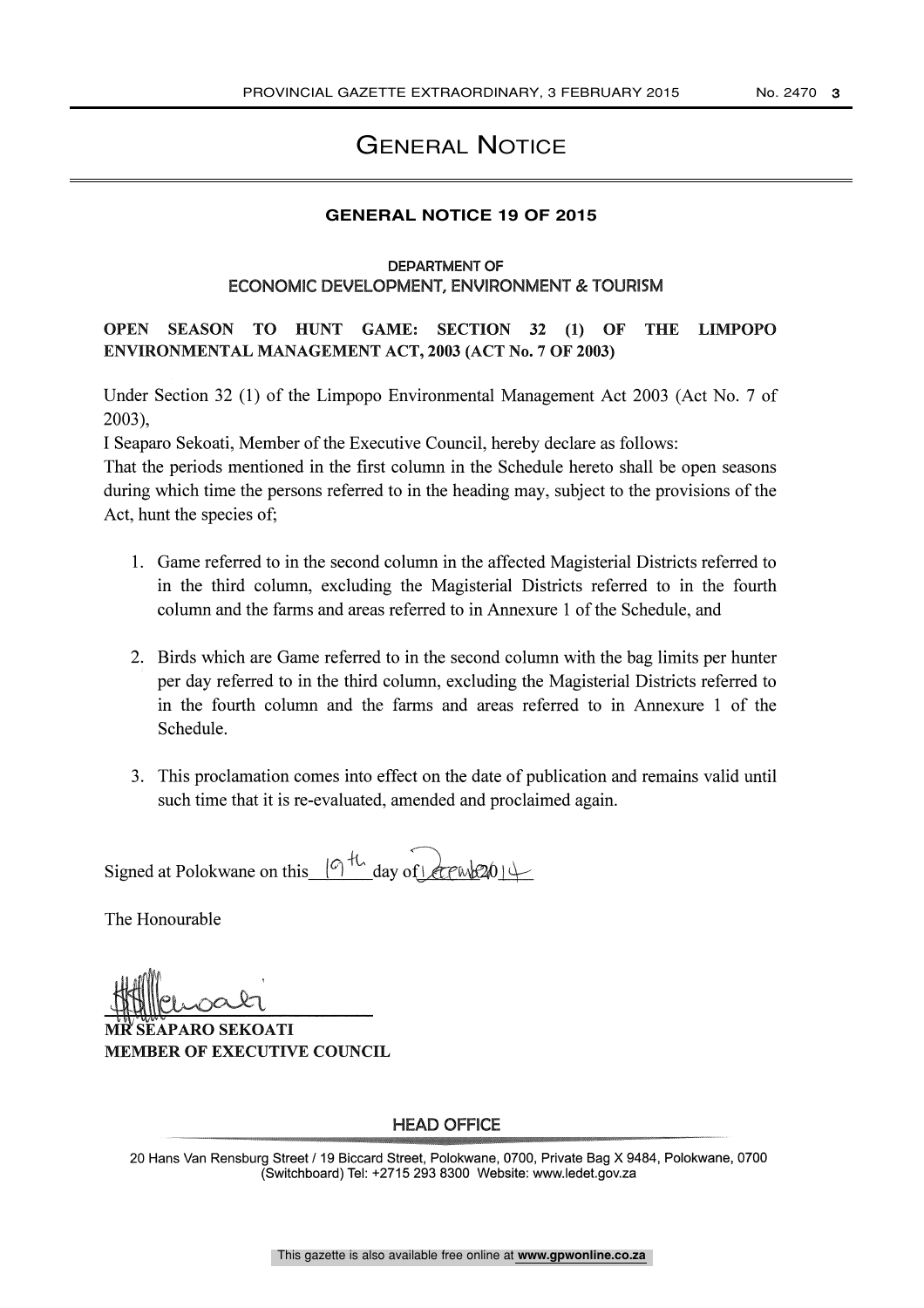|                                                                                                                                                                                                                                                                                           | <b>SCHEDULE 1</b>                                                                       |                                                                                    |                                                                    |  |  |
|-------------------------------------------------------------------------------------------------------------------------------------------------------------------------------------------------------------------------------------------------------------------------------------------|-----------------------------------------------------------------------------------------|------------------------------------------------------------------------------------|--------------------------------------------------------------------|--|--|
| <b>HUNTING OF GAME: MAMMALS</b>                                                                                                                                                                                                                                                           |                                                                                         |                                                                                    |                                                                    |  |  |
| 1. Persons who hunt on land of which they are the owners                                                                                                                                                                                                                                  |                                                                                         |                                                                                    |                                                                    |  |  |
| <b>COLUMN 1</b>                                                                                                                                                                                                                                                                           | <b>COLUMN 2</b>                                                                         | <b>COLUMN 3</b>                                                                    | <b>COLUMN 4</b>                                                    |  |  |
| <b>SPECIES</b>                                                                                                                                                                                                                                                                            | <b>PERIOD</b>                                                                           | <b>CLOSED DISTRICTS</b>                                                            | <b>CLOSED FARMS</b>                                                |  |  |
| Chacma Baboon<br>[Papio hamadryas ursinus]<br><b>Vervet Monkey</b><br>[Chlorocebus pygerythrus]<br>Caracal<br>[Caracal caracal]<br><b>Scrub Hare</b><br>[Lepus saxatilis]<br><b>Cape Hare</b><br>[Lepus capensis]<br>Kudu<br>[Tragelaphus strepsiceros]<br>Impala<br>[Aepyceros melampus] | The open season is from<br>01 May of a given year to<br>30 April the following<br>year. | <b>NONE</b>                                                                        | <b>FARMS AND AREAS</b><br><b>SPECIFIED IN</b><br><b>ANNEXURE 1</b> |  |  |
| <b>Bushbuck</b><br>[Tragelaphus scriptus]<br><b>Common duiker [Grey duiker]</b><br>[Sylvicapra grimmia]                                                                                                                                                                                   | The open season is from<br>01 May of a given year to<br>31 July the same year.          | All plots in Mokopane,<br>Letaba, Polokwane and<br><b>Blouberg Municipal areas</b> | <b>FARMS AND AREAS</b><br><b>SPECIFIED IN</b><br><b>ANNEXURE 1</b> |  |  |
| <b>Blue Wildebeest</b><br>[Connochaetes taurinus]<br><b>Waterbuck</b><br>[Kobus ellipsiprymnus]                                                                                                                                                                                           | The open season is from<br>01 May of a given year to<br>30 April the following<br>year. | All plots in Mokopane,<br>Letaba, Polokwane and<br><b>Blouberg Municipal areas</b> | <b>FARMS AND AREAS</b><br><b>SPECIFIED IN</b><br><b>ANNEXURE 1</b> |  |  |

|                                 | <b>SCHEDULE 2</b>                                            |                         |                     |
|---------------------------------|--------------------------------------------------------------|-------------------------|---------------------|
| <b>HUNTING OF GAME: MAMMALS</b> |                                                              |                         |                     |
|                                 | 1. Persons who hunt on land of which they are not the owners |                         |                     |
| <b>COLUMN 1</b>                 | <b>COLUMN 2</b>                                              | <b>COLUMN3</b>          | <b>COLUMN 4</b>     |
| <b>SPECIES</b>                  | <b>HUNTING SEASON</b>                                        | <b>CLOSED DISTRICTS</b> | <b>CLOSED FARMS</b> |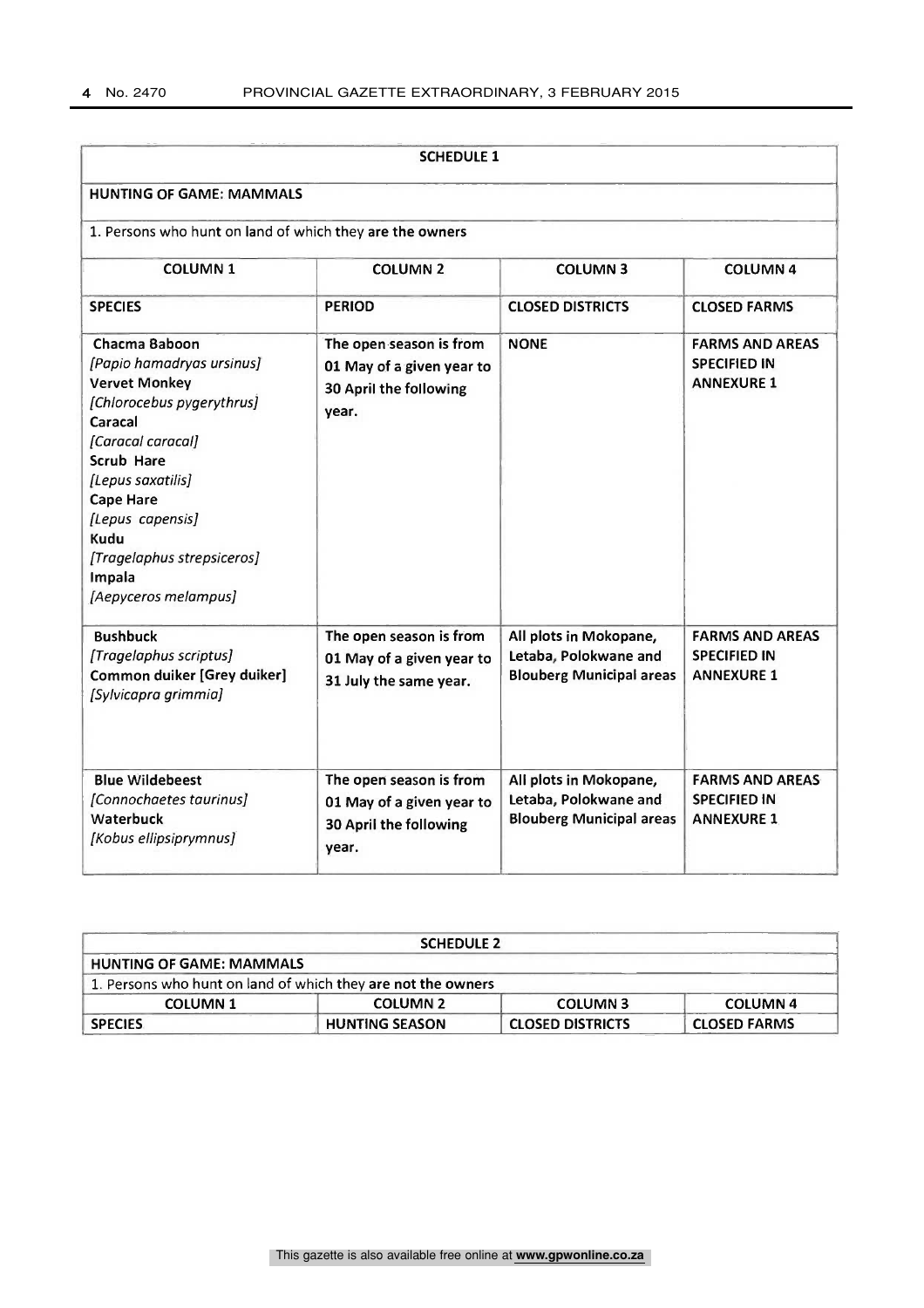| <b>Scrub Hare</b><br>[Lepus saxatilis]<br><b>Cape Hare</b><br>[Lepus capensis]<br>Common Duiker [Grey]<br>[Sylvicapra grimmia]<br>Kudu<br>[tragelaphus strepsiceros]<br>Impala<br>[Aepyceros melampus] | The open season is from<br>01 May of a given year to<br>31 July of the same year.       | <b>NONE</b>                                                            | <b>FARMS AND AREAS</b><br><b>SPECIFIED IN</b><br><b>ANNEXURE 1.</b> |
|--------------------------------------------------------------------------------------------------------------------------------------------------------------------------------------------------------|-----------------------------------------------------------------------------------------|------------------------------------------------------------------------|---------------------------------------------------------------------|
| <b>Bushbuck</b><br>[Tragelaphus scriptus]                                                                                                                                                              | The open season is from<br>01 May of a given year to<br>31 July of the same year.       | All plots in the<br>Mokopane, Letaba and<br><b>Capricorn districts</b> | <b>FARMS AND AREAS</b><br><b>SPECIFIED IN</b><br><b>ANNEXURE 1</b>  |
| Chacma Baboon<br>[Papio hamadryas ursinus]<br>Vervet monkey<br>[Chlorocebus pygerythrus]                                                                                                               | The open season is from<br>01 May of a given year to<br>30 April the following<br>year. | <b>NONE</b>                                                            | <b>FARMS AND AREAS</b><br><b>SPECIFIED IN</b><br><b>ANNEXURE 1</b>  |
| <b>Blue Wildebeest</b><br>[Connochaetes taurinus]<br><b>Waterbuck</b><br>[Kobus ellipsiprymnus]                                                                                                        | The open season is from<br>01 May of a given year to<br>31 July of the same year.       | All plots in the Letaba<br>and Polokwane district.                     | <b>FARMS AND AREAS</b><br><b>SPECIFIED IN</b><br><b>ANNEXURE 1</b>  |

| <b>SCHEDULE 3</b>                                             |                                                                                        |                  |                                   |                                                                               |  |  |
|---------------------------------------------------------------|----------------------------------------------------------------------------------------|------------------|-----------------------------------|-------------------------------------------------------------------------------|--|--|
| <b>HUNTING OF GAME: BIRDS</b>                                 |                                                                                        |                  |                                   |                                                                               |  |  |
| 1. Persons who hunt on land of which they are the owners.     |                                                                                        |                  |                                   |                                                                               |  |  |
| 2. Persons who hunt on land of which they are not the owners. |                                                                                        |                  |                                   |                                                                               |  |  |
| <b>COLUMN1</b>                                                | <b>COLUMN 2</b>                                                                        | <b>COLUMN3</b>   | <b>COLUMN 4</b>                   | <b>COLUMN 5</b>                                                               |  |  |
| <b>SPECIES</b>                                                | <b>HUNTING SEASON</b>                                                                  | <b>BAG LIMIT</b> | <b>CLOSED</b><br><b>DISTRICTS</b> | <b>CLOSED FARMS</b>                                                           |  |  |
| <b>TERESTRIAL BIRDS</b>                                       |                                                                                        |                  |                                   |                                                                               |  |  |
| <b>Helmeted guinea fowl</b><br>(Numida meleagris)             | The open season is from 01<br>May of a given year to 30<br>September of the same year. | 10 per day       | <b>NONE</b>                       | <b>FARMS AND</b><br><b>AREAS</b><br><b>SPECIFIED IN</b><br><b>ANNEXURE 1.</b> |  |  |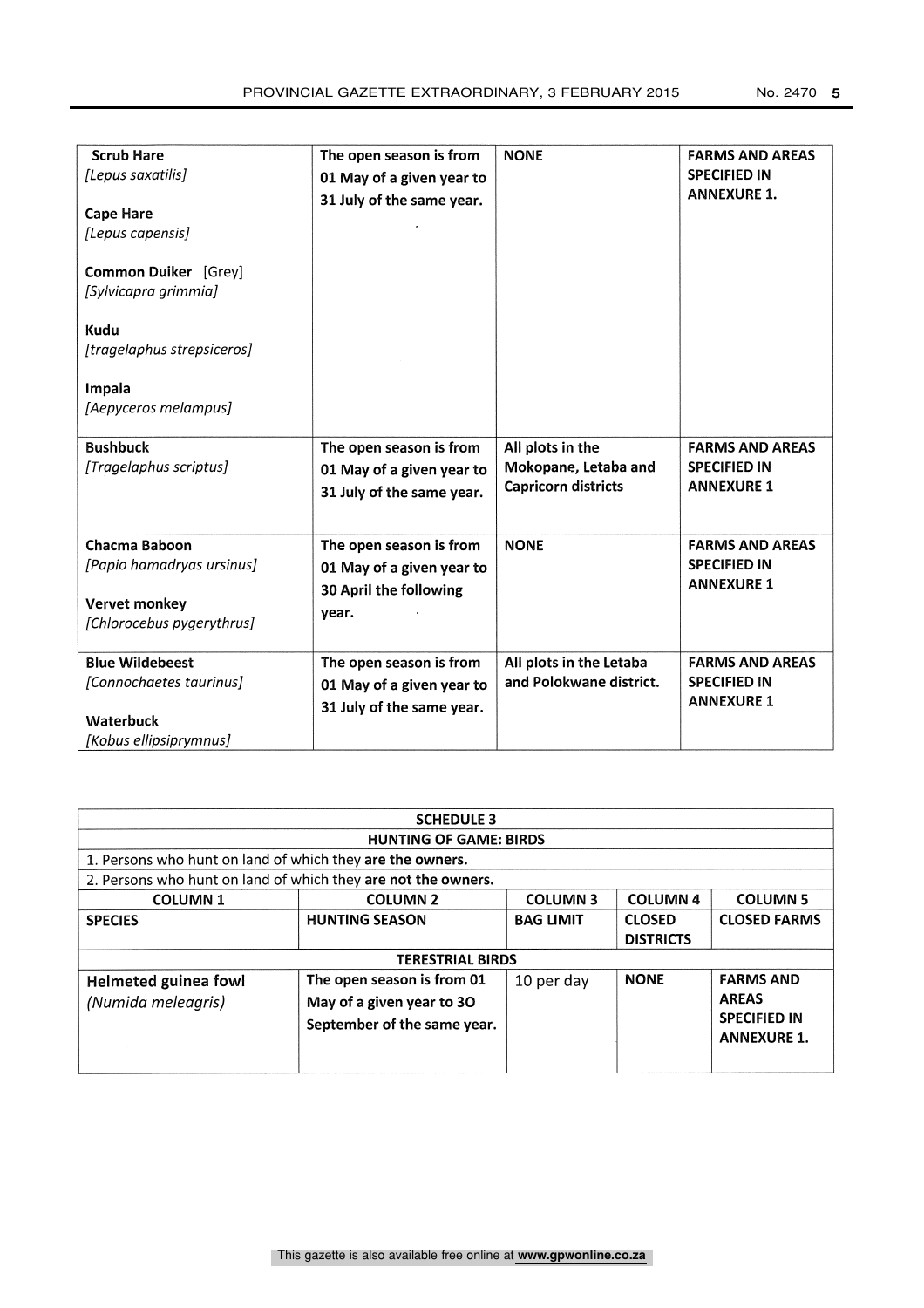| Francolin, Crested<br>(Francolinus sephaena)   | The open season is from 01<br>May of a given year to 30<br>September of the same year.  | 6 per day  | <b>NONE</b> | <b>FARMS AND</b><br><b>AREAS</b><br><b>SPECIFIED IN</b><br><b>ANNEXURE 1.</b>   |
|------------------------------------------------|-----------------------------------------------------------------------------------------|------------|-------------|---------------------------------------------------------------------------------|
| Francolin, Shelley's<br>(Francolinus shelleyi) | The open season is from 01<br>May of a given year to 30<br>September of the same year.  | 2 per day  | <b>NONE</b> | <b>ALL FARMS</b><br><b>AND AREAS</b><br><b>SPECIFIED IN</b><br><b>ANNXURE 1</b> |
| Francolin, Natal<br>(Francolinus natalensis)   | The open season is from 01<br>May of a given year to 30<br>September of the same year.  | 6 per day  | <b>NONE</b> | <b>FARMS AND</b><br><b>AREAS</b><br><b>SPECILED</b><br><b>IN ANNEXURE 1</b>     |
| Francolin, Swanson's<br>(Pternistis swainsoni) | The open season is from 15<br>June of a given year to 30<br>September of the same year. | 8 per day  | <b>NONE</b> | <b>FARMS AND</b><br><b>AREAS</b><br><b>SPECIFIED IN</b><br><b>ANNEXURE 1</b>    |
| Rock pigeon<br>(Columba guinea)                | The open season is from 01<br>May of a given year to 30<br>April of the following year. | 50 per day | <b>NONE</b> | <b>FARMS AND</b><br><b>AREAS</b><br><b>SPECIFIED IN</b><br><b>ANNEXURE 1</b>    |

| <b>HUNTING OF WATERFOWL / -BIRDS</b>                                                      |                            |                  |                                   |                     |  |  |  |
|-------------------------------------------------------------------------------------------|----------------------------|------------------|-----------------------------------|---------------------|--|--|--|
| <b>COLUMN 4</b><br><b>COLUMN3</b><br><b>COLUMN 4</b><br><b>COLUMN1</b><br><b>COLUMN 2</b> |                            |                  |                                   |                     |  |  |  |
| <b>SPECIES</b>                                                                            | <b>HUNTING SEASON</b>      | <b>BAG LIMIT</b> | <b>CLOSED</b><br><b>DISTRICTS</b> | <b>CLOSED FARMS</b> |  |  |  |
| Duck, White faced whistling                                                               | The open season is from 01 | 6 per day        | <b>NONE</b>                       | <b>FARMS AND</b>    |  |  |  |
| (Dendrocygna viduata)                                                                     | May of a given year to 31  |                  |                                   | <b>AREAS</b>        |  |  |  |
| Goose, Egyptian                                                                           | July of the same year.     |                  |                                   | <b>SPECIFIED IN</b> |  |  |  |
| (Alpochen aegyptiacus)                                                                    |                            |                  |                                   | <b>ANNEXURE 1</b>   |  |  |  |
| Duck, Yellow billed                                                                       | The open season is from 01 | 4 per day        | <b>NONE</b>                       | <b>FARMS AND</b>    |  |  |  |
| (Anas undulate)                                                                           | May of a given year to 31  |                  |                                   | <b>AREAS</b>        |  |  |  |
| Red-billed teal                                                                           | July of the same year.     |                  |                                   | <b>SPECIFIED IN</b> |  |  |  |
| (Anas erythrorhyncha)                                                                     |                            |                  |                                   | <b>ANNEXURE 1</b>   |  |  |  |
| <b>Goose Spur- winged</b>                                                                 |                            |                  |                                   |                     |  |  |  |
| (Plectropterus gambensis)                                                                 |                            |                  |                                   |                     |  |  |  |
|                                                                                           |                            |                  |                                   |                     |  |  |  |

 $\mathcal{L}^{\mathcal{L}}$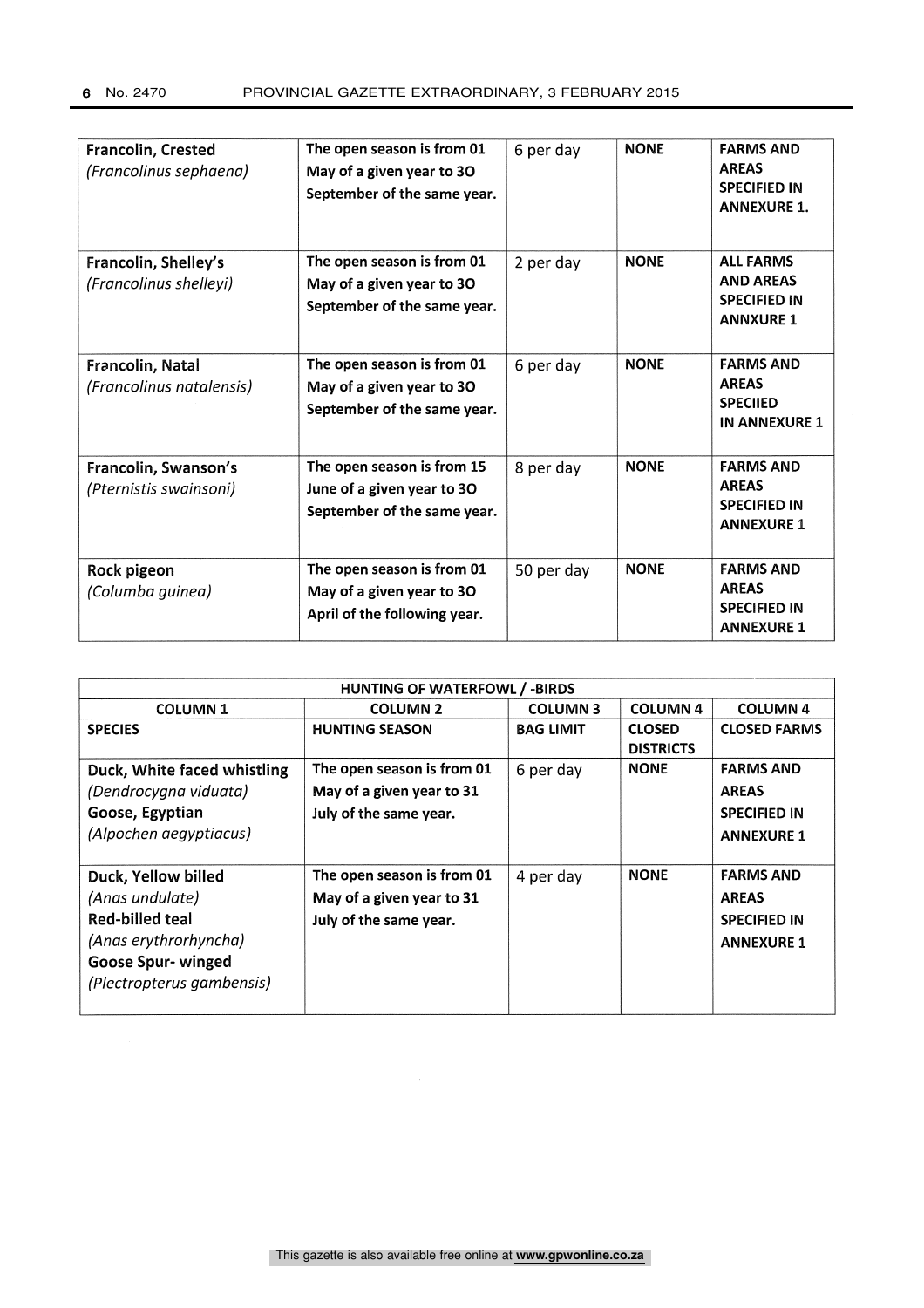#### ANNEXURE 1

#### CLOSED FARMS

#### LEPHALALE:

Baviaanshoek 599 LQ, as well as all grounds from the veterinary fence to the middle of the

Limpopo River on the Botswana/South Africa border.

#### LETABA:

Deeside 733 LT Gunyula 730 LT, Henley 734 LT, Mamotsapi 728 LT, Matome 735 LT, California plots, Lushof plots and Yamorna plots, Carpedien 76 KT, Dusseldorp 22 KT, Paris 88 KT, and Schelem 41 KT.

#### MUSINA:

Bellevue 534 MS, excluding portions 5, 6, 16, 17, 18, 19, 20, 21, 22, and 23; Boulogne 61 MT excluding the portion owned by Dr J P Van zyl; Cassel 206 MS, 8 ,9,12, 14, 16, 18, 19,20, 21, 24, 27, 28, 29, 31 and 32; the two plots of the farm Esmefour 29 MT owned by Mr H Maartens, Fontainebleau 537 MS, excluding portions 1, 2, 3, 4, 5, 6, 7, 8, 9, 10, 13, 14, 15 and 16; Havre 60 MT and the portion of Riedel 48 MS owned by Limpopo Diamonds [PTY] Ltd; Scot 567 MS, the portion owned by Mr T Erasmus, Tovey 154 MS, the remaining extent and portions 1, 2, 3, 4, 5, 8, 9, 12, and 13; Tshipise 105 MT excluding portions 1, 2, 3, 4, 5, 9, 10, 11, 12, 13, 32, 33, 34, 35, 36, and 37; vera 815 M, excluding portions 85, 86, 89, 90, 91, and 92; Vryheid 8 MT , portions 1, 5, 6, 7, 8, 9, 10, and 13; Weipe 47 MS portions 2, 3, 4, 5, 6, and 7; Erasmus 529 MS, portion 1078 and Pretorius 531 MS, portion 1072 owned by the Provincial administration and the schoolgrounds of Mopane primary school, as well as the grounds north of the security fence to the middle of the Limpopo River on the Zimbabwe border.

#### PHALABORWA:

Antioch 240 KT, excluding the portion owned by J M Ackerman; Argyle 46 KU; remaining extent of the farm Begin 765 LT; Berlin 209 KT; Blyderus 596 KT; Buffelsbed 26 KU.

The portion owned by B J Booysen; Brussels 168 KT, the portion owned by H Duvenhage; Cambridge 184 KT, Hardekool 190 KT, Vevice 40 KU [remainder of], York 188 KT,

Excluding portions 4, 5, 6, and 7; Chester 235 KT; Driehoek 417 KT; Glencoe 210 KT, the portion owned by B Booysen; Goedehoop 25 KU; Grietjie 6 KU; Guernsey 81 KU, portions 6 and 14; excluding the portion owned by C Steyn; Moriah 238 KT and Parsons 155 KT, excluding portion 1 and the portion owned by S S Beyers; The neck 565 LT, the portion owned B J VORSTER; Rome 185 KT; Schalk 3 KU [portion being plots], Selati Ranch the portions owned by E M Fourie, S R Rossi and the Anton Pohl Trust; Seloque 23 LU, being plots; Southampton 213 KT; the farms Oxford 183 KT, Cambridge 184 KT, Rome 185 KT, York 188 KT, Brussels 186 KT, Venice 40 KU and Haardekool 190 KT, Grietjie 6 KT, Magdalena 154 KT, Parsons 255 KT, Klipheuwel 36 KU, Lisbon 37 KU, Epson 189 KT, portion 2 of portion 1 of Madrid 39 KU, Grootdraai, which forms part of Balule Nature Resrve.The following state farms: Ziek 771 LT, Brook 772 LT [portion north of Phalaborwa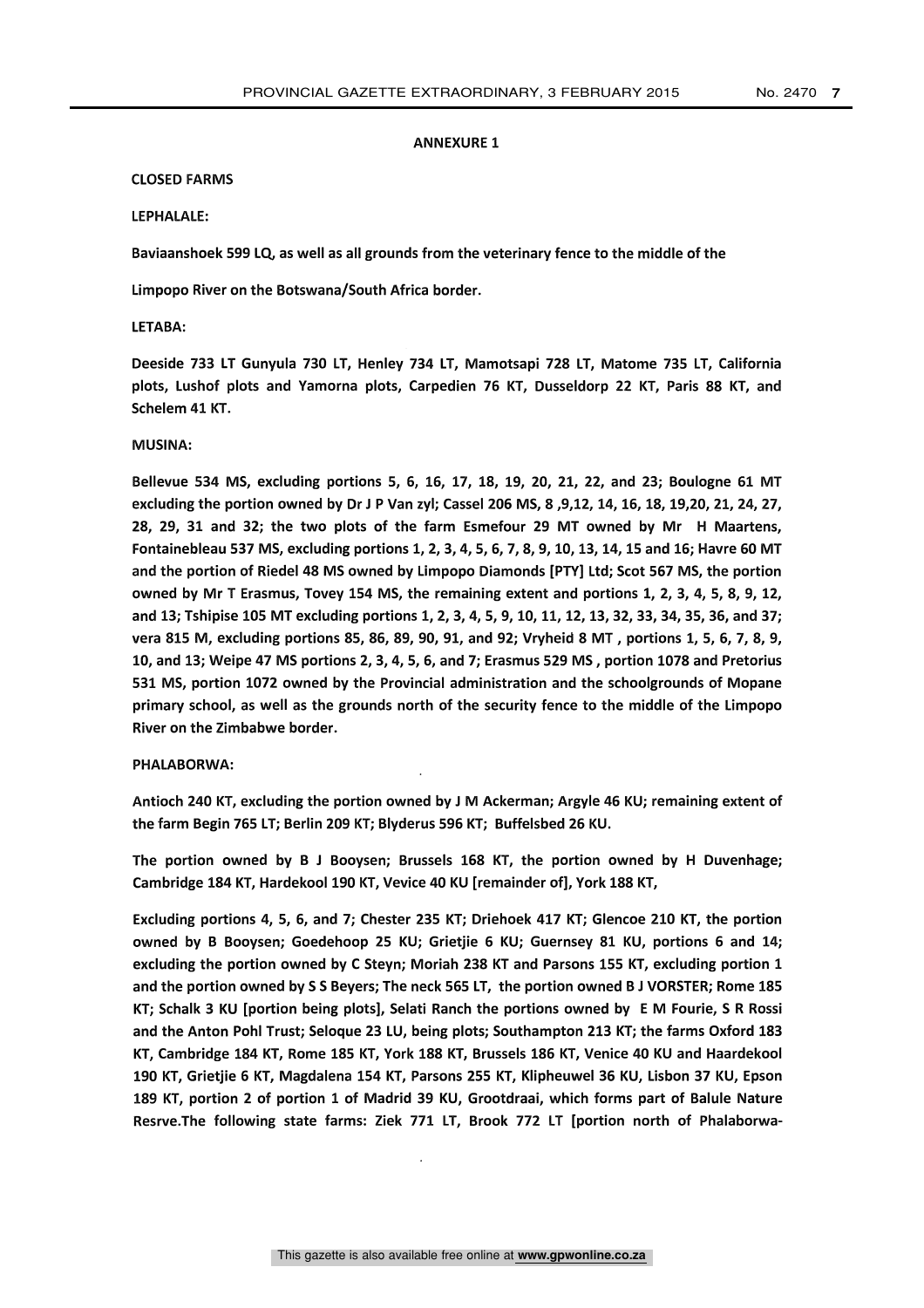Gravelotte tar road], Breakfast 773 LT, Granville 767 LT, Allonbridge 786 LT, Scheiding 746 LT, Hamman 747 LT, Mashawa 748 LT, Magwena 750 LT, Wildebeest 745 LT, Loskop 744 LT, Hartebeest 743 LT, Mondwene 730 LT, Masalal 722 LT, the remaining portions of Prieska 723 LT, remaining portions of Kondowe 741 LT, Waterbok 721 LT, Makale 718 LT, Ben 26 LU, Droebult 481 LU, Quagga 21 LU, Zebra 18 LU, Leeuspruit 521 KU, Shiela 10 KU, Rhoda 9 KU, Doreen 8 KU and Paul 7 KU.

#### CAPRICORN

Rietfontein 743 LS, Myngenoegen 1000 LS, Ivydale, Palmietfontein 24 KS & 1049 LS, Leeuwkuil 691 LS, Tweefontein 915 LS, Roodepoort 744 LS, Baskoppies 997 LS, Koppiesfontein 686 LS, Doornbult 624 LS, De put 916 LS, Palm 681 LS, Laaste Hoop 1050 LS, Majesbas Kraal 1005 LS, Samson 276 MS, Grootban 311 MS, Longden 312 MS, Donkerhoek 313 MS, Arrie 308 MS, Zwolle 309 MS, Voorhout 310 MS, Juniorhoop 325 MS, Royston 326 MS, Inkom 305 MS, Goudmyn 305 MS, Eldorado 362 MS, Stolzenfels 368 MS, Pax Intrantibus 363 MS.

Johannesburg 372 MS, Esaurinca 363 MS, Tooverfontein 330 MS, Berseba 332 MS, Gideon 333 MS, Thorp 337 MS, Burgerreght 374 MS, Lovely 439 MS, Edwinsdale 440 MS, Buyswater 370 MS, Aurora 397 MS, Mons 348 MS, Zwart 349 MS, De vrede 382 MS, Alfred 383 MS Eyam 436 MS, The glen 259 MS, Non Parella 350 MS, De la Roche 353 MS, Millstream 368 MS, Early Dawn 361 MS, Bochum 145 LS, Borkum 143 LS, Ketting 368 LS, Dieseldorp 369 LS, Norma 365 LS, Viaven 396 LS, Kransplaats 422 LS, Majesbas Kraal 1005 LS, Laaste Hoop 1050 LS.

Polokwane: De Gladde klipkop 73 KS, Appelfontein 189 LS, Boomzien 164 LS, Boschkopje 872 LS, Combro 163 LS, De Gladde klipkop 68 KS, Degladdeklipkop 70 KS, Doornrivier 86 KS, Fieshgewaagd 88 KS, Grootfontein 136 LS , Hartbeesfontein 62 KS, Highlands 60 KS, Kalkfontein 573 LS, Klein Genoeg 65 KS, Kraalhoek 869 LS, Marsfontein 91 KS, Mecklenburg 90 KS, Meinhardskraal 61 KS, Nooitgedacht 64 KS, Palmietfontein 873 LS, Vrederust 66 KS, Welgevonden 85 KS, Wikos 69 KS, Witkoppies 89 KS.

All grounds from the veterinary fence to the middle of the Limpopo River on the Botswana /South Africa border.

#### SEKHUKHUNE

Doornpoort JS 171, Kameldoorn JS 71, Lekkerleef JS 40698, lnda Game Farm KS 743, Nyala Inn TI 2298006, Moroela Game JS 53, Scherp Arabie JS, Togerry JS 12, Shakabula Wildboerdery JS 823, Kalkput JS 52, Moosrivier Leeulaagte, Nyala Game Farm KU 720, Cyferfontein T 32502/94, Kwaggafontein T 32505/94, Elands drift T 32506/94, Terranostra Wildboerdery JS 12, Kameelkop JS 17, Berg En Dal Trust JS 169, Brenchelle Game farm J512, Diphofolo 5 6639/97, Krokodile drift JS 25, Haakdoringdraai JS 169, Haakdoringdraai 5, Chikwala Boerdery F 202, Mianke P 901 & 902, Rietfontein JS 70, Mareesburg JT 7, Kwanare Trading JS 180, Uitkomst Portion 23, 24, Orighstad Portion 1 Beetel 484 KT Section land 2, Lisabon KT 50 Klip Jewel 523 KT, Rusplaas 522 KT, Welgewonden 521 KT, Weldevreete 53 KT, Favghaballa 306 KT, Thornville 30, Vlakfontein DA 3 KT, Vlakfontein 520 KT.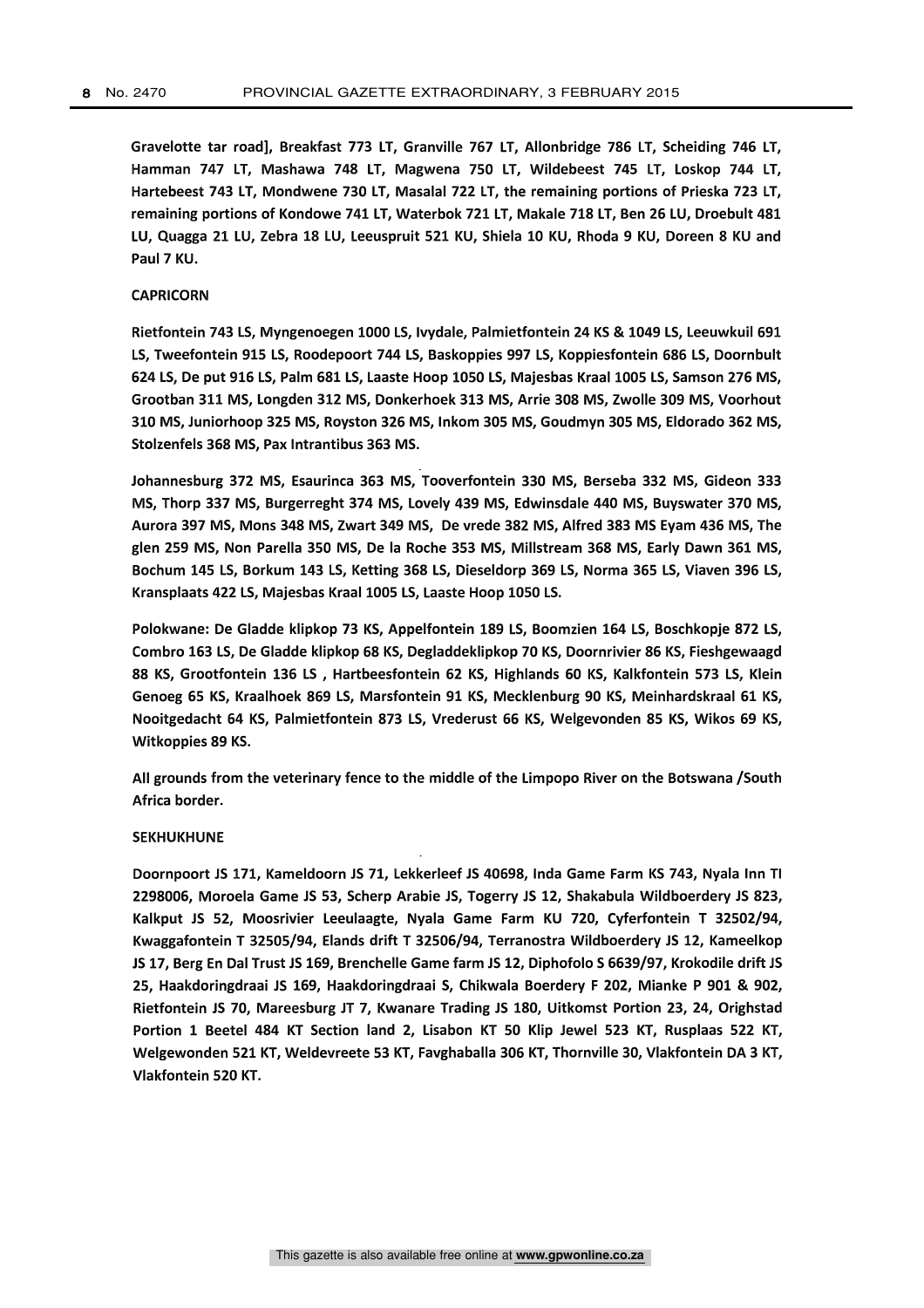#### MOKOPANE:

The following plots; Grootvaley 529 KR; Lisbon 288 KR; Mokgophong 348 KR; Planknek 43 KR; Potgietersrus 44 KR; Rietvalley 340 KR; Rooipoort 46 KR; Uitloop 3 KR and Vlakfontein 522 KR; as well as all grounds from the veterinary fence to the middle of the Limpopo river on the Botswana/SouthAfrica border.

Altona 696 LR, Appelfontein 595 KS, Arcadia 649 KS, Armoede 823 LR, Aronsfontein 722 LS, Baklynplaats 751 LR, Bellevue 590 LS, Buttongfontein 239 KR, Chlum 735 LR, Bandsbosch 404 LR,

Elandsfontein 766 LR, Elandskraal 644 KS, Elim 383 LR, FoleyS Rust 583 KS, Frankryk 59 KS, Frischgewaagd 597 KS, Gaasterland 677 KS, Georgia 340 LR, Gibeon 730 LR, Glead 729 LR, Gras valley 631 KS, Grasvlei 409 LR, Grootpan 452 LR, Grootvalley 57 KS, Ham 699 LR, Hamburg 737 LR, Hanglip 593 KS, Hardekraaltjie 330 LR, Hebron 727 LR, Hinloopen 647 KS, Holmesieigh 1 KS, Hottentots Holland 538 LR, Kaalhoek 333 LR, Kelzerbosch 298 LR, Klein wonder 104 KS, Klipfontein 587 KS, Luge 697 LR, Lumberg 769 LR, Luxemburg 772 LR, Makapan 299 LR, Marffin 629 KS, Mokkafontein 584 KS, Nicorel 343 LR, Noord Braband 774 LR, Oatlands 342 LR, Ongegund 675 KS, Oostenryk 92 KS, Platdoom 635 KS, Porugal 55 KS, Restaurant 588 KS, Riebeek West 539 LR, Rietfontein 720 LS, Rooiboksfontein 821 LR, Rooifontein 589 KS, Rooikop 377 LR, Saltlake 334 LR, Schietfontein 58 KS, Schuilplaats 596 KS, Sedan 654 KS, Shillelagh 764 LR, Singarepore 585 KS, Spanje 36 KS, Stavoren 676 KS, Steenbokskloof 331 LR, Sterkloop 300 LR, Stirun 767 LR, Swerwerskraal 736 LR, Tweepalk 733 LR, Tygerpad 633 KS, Uitrecht 776 LR, Vaalpenskraal 282 LR Vangheining 598 KS, Vergenoegd 505 LR, Vooruitgang 634 KS, 594 KS,Witfontein 688 KS, Witrivier 777 LR, Zoetendalesvley 341 LR, Zorgvlet or/of Marlasgraf 650 KS, Zuid Holland 773 LR, Zuidbraband 719 LS and Zwartland 301 LR.

#### SOUTPANSBERG:

All grounds from the veterinary fence to the middle of the Limpopo River on the Botswana /South Africa border.

Aerial 174 MT, Boschkloof 174 LT, De gracht 272 MR, Rietvlei 130 LT, Studholme 229 MT Wit brand LT 336, Den Staat 27 MS and Portion 2.

#### THABAZIMBI:

Batavia 176 KP and Brosdoringhoek 433 LQ; Portion 2 and 3 of farm Klipdrif KO 231; Portion 4, 5, 3 and 6 of the farm Hoopdal, as well as the portions Kaalbult and Rustfontein that belongs to the Saps, as well as all grounds from the veterinary fence to the middle of the Marico/Limpopo River on the Botswana /South Africa.

#### BELABELA:

Aliwal 486 KR , Arnot 441 KR; Blaaubosch kull 20 JR; Bospoort 450 KR; Buffelspruit 443 KR; Buysfontein 451 KR; Buyskop 464 KR; Cferfontein 434 KR; Droogekloof 471 KR; Elandsfontein 401 KR; Elandsfontein 440 KR; Frischgewaacht 445 KR; Grootfontein 528 KR; Groot Nylsoog 447 KR; Kromdraai 560 KQ; Langkuil 491 ;Leeuwpoort 554 KQ Morgenzon 544 KQ; Noodhulp 492 KR;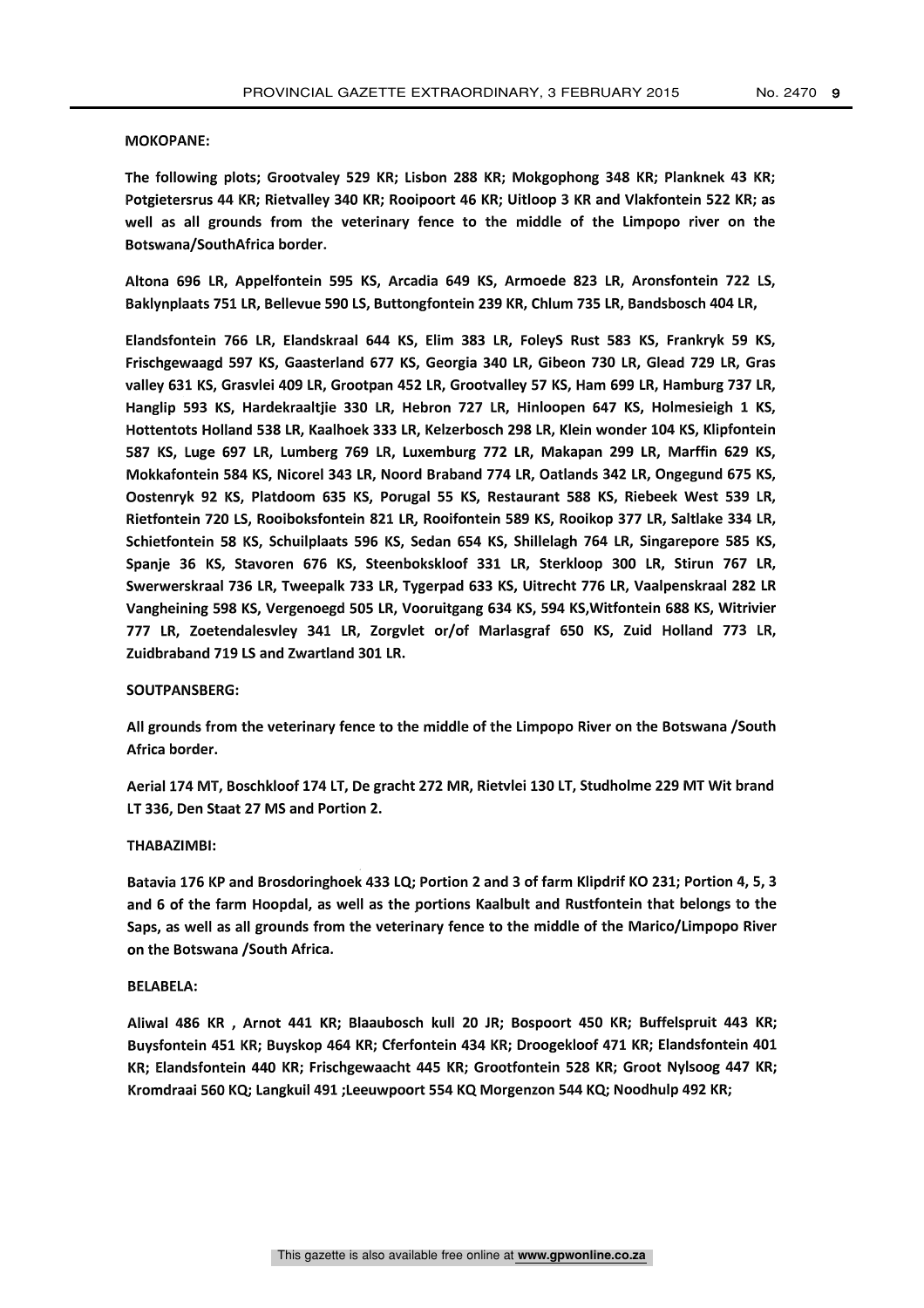Olieven bosch 506 KQ; Rietfontein 446 KR; Rietspruit 527 KQ; Roodekuil 496 KR; De langesdam 176 JR, Rust de winter 178 JR, Rust de winter 180 JR, Tambootie pan 175 JR, Worcerster 481 KR, La Rochelle 177 JR, Roodepoort 467 KR; Turfbult 494 KR; Tweefontein 463 KR; Uitvlught 79 JR; Vlakfontein 535 KQ and Zaagkuildrift 46 JR.

#### WATERBERG:

Groenfontein 141 LQ, Modimolle Town and Townlands 419KR.

All grounds from the veterinary fence to the middle of the Limpopo River on the Botswana/ South Africa border.